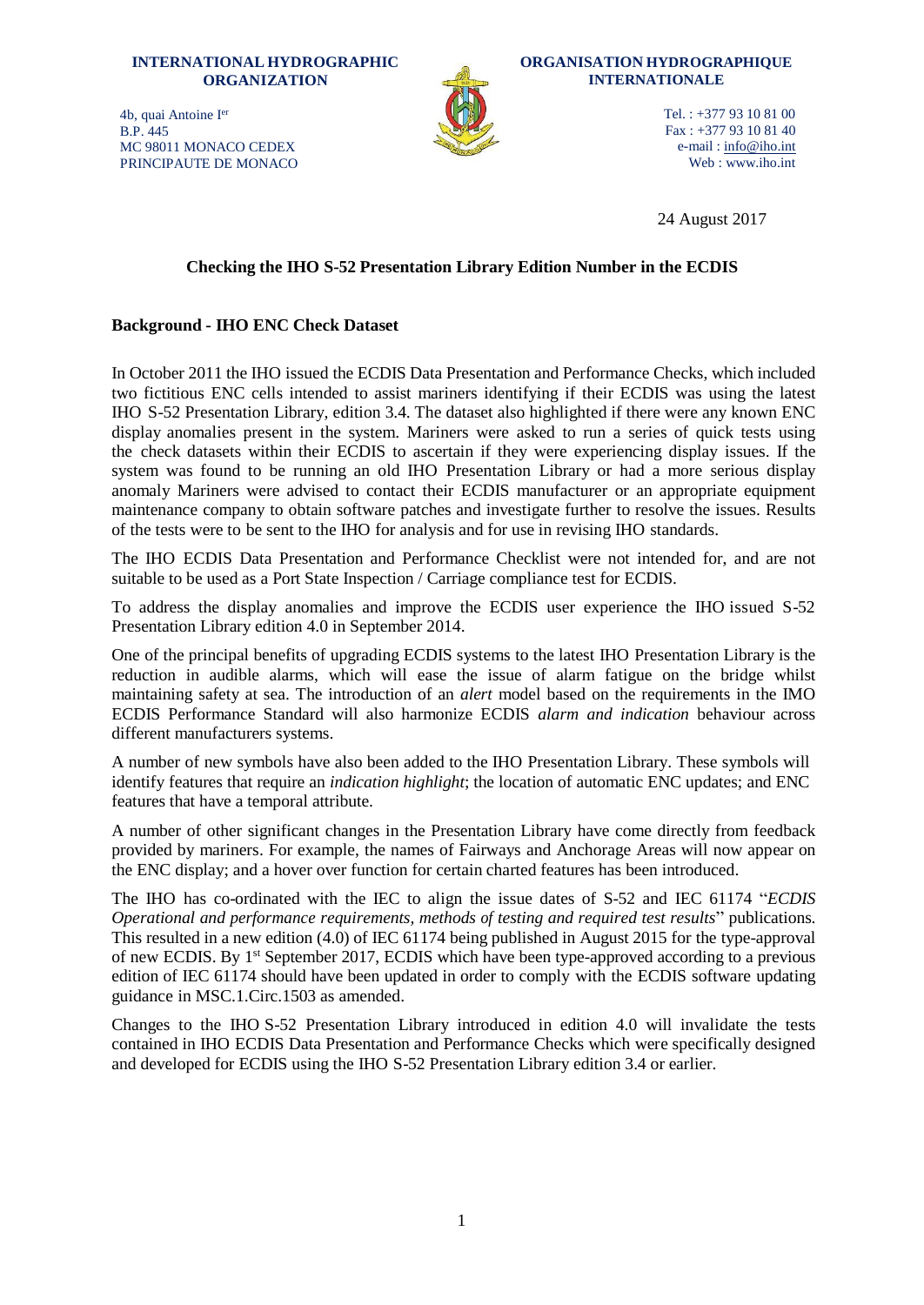### **ECDIS and the IHO Presentation Library Edition Number**

All ECDIS must have a function to display the edition number of the IHO Presentation Library that is in use within the ECDIS. The new IHO ECDIS Presentation Library edition 4.0 clause 19.1 states; '*The edition number of the PresLib installed must be available to the Mariner on request*'. This requirement is tested for in the standard IEC 61174 edition 4 clause 5.5.1, Presentation library (S 52/Annex A, Part I/19.1) '*The edition number of the PresLib installed shall be available to the Mariner on request*'*.*

All Mariners must familiarise themselves with the function in their ECDIS that will display the edition number of the IHO Presentation Library as this varies across ECDIS manufactures. This function will be required when Port State Control officers want evidence that the ECDIS is up-to-date to the latest IHO standards. MSC.1.Circ.1503 as amended: '*Additionally, ECDIS software should be kept up to date such that it is capable of displaying up-to-date electronic charts correctly according to the latest version of IHO's chart content and display standards*'.

A list of current IHO Standards in force is maintained on the IHO website. [http://www.iho.int/mtg\\_docs/enc/ECDIS-ENC\\_StdsIn\\_Force.htm](http://www.iho.int/mtg_docs/enc/ECDIS-ENC_StdsIn_Force.htm)

#### **ECDIS Chart 1 and IHO Presentation Library edition 4.0**

ECDIS users can check that their systems are capable of displaying the new symbols introduced in the IHO S-52 Presentation Library edition 4.0 by opening the ECDIS Chart 1 datasets. ECDIS Chart 1, which includes a legend of symbols used in ENC's, should be installed on all type approved ECDIS.

The new symbols introduced in IHO Presentation Library edition 4.0 are shown below;



Fig 1. New ENC Symbols introduced in IHO S-52 Presentation Library edition 4.0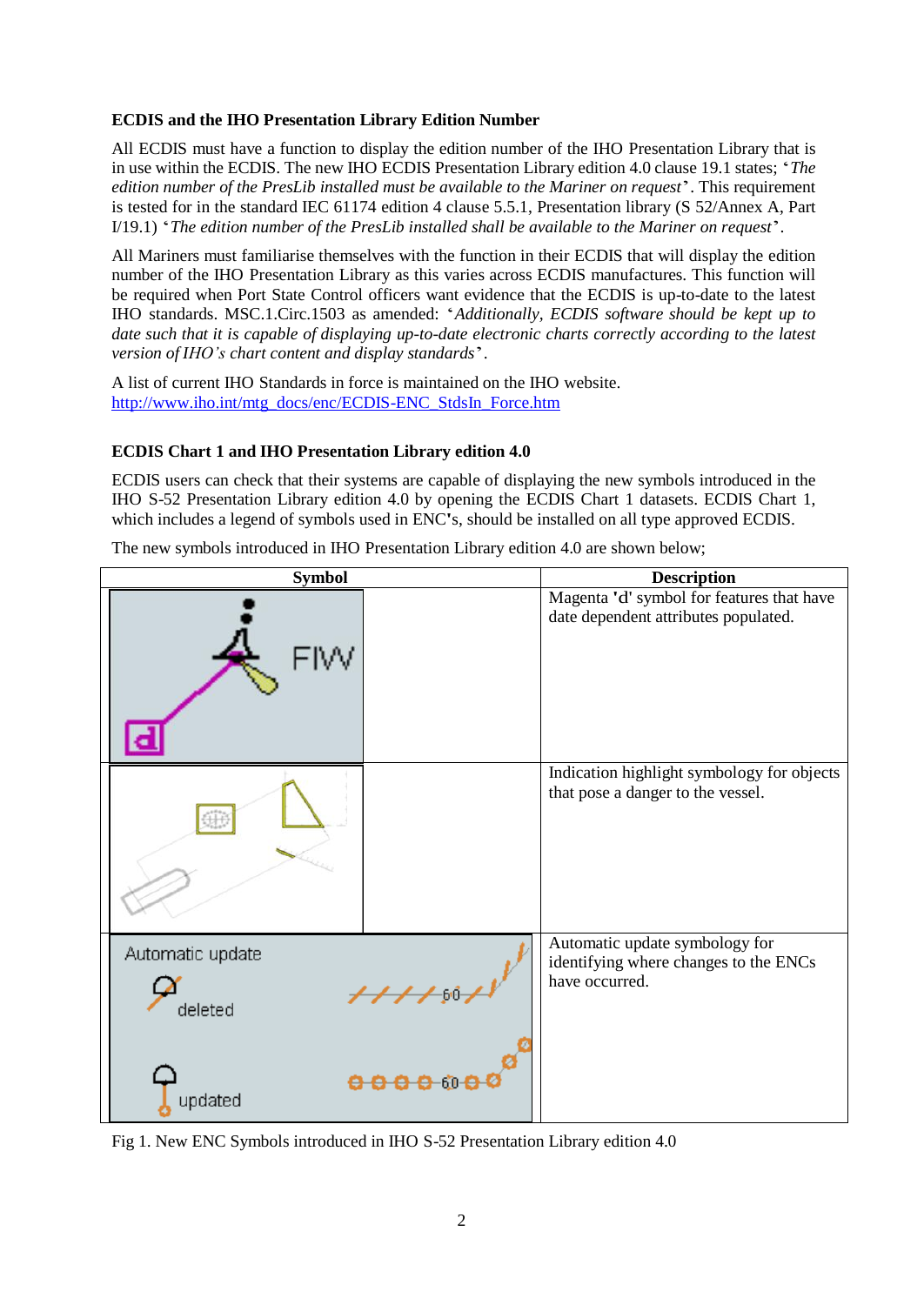# **ECDIS Chart 1**

Viewing ECDIS Chart 1, "*Information about chart display (A, B)*" within the ECDIS will only display the new symbols if the IHO Presentation Library edition 4.0 is installed. The beacon and buoy features below (approx. position is  $15^{\circ}07.0^{\prime}N$  005°06.5'W) display the date dependent magenta 'd' symbol when the ECDIS date range is set between 01.04.2014 and 27.08.2014. It will not be possible to view the new symbols if the ECDIS software has not been updated to use the S-52 Presentation Library Edition 4.0.

This is the IHO recommended method for checking that the ECDIS system can display the new symbols correctly. There is no intention for the IHO to issue a check data set for IHO Presentation Library edition 4.0.



Fig 2. ECDIS Chart 1 Information about chart display (A, B)